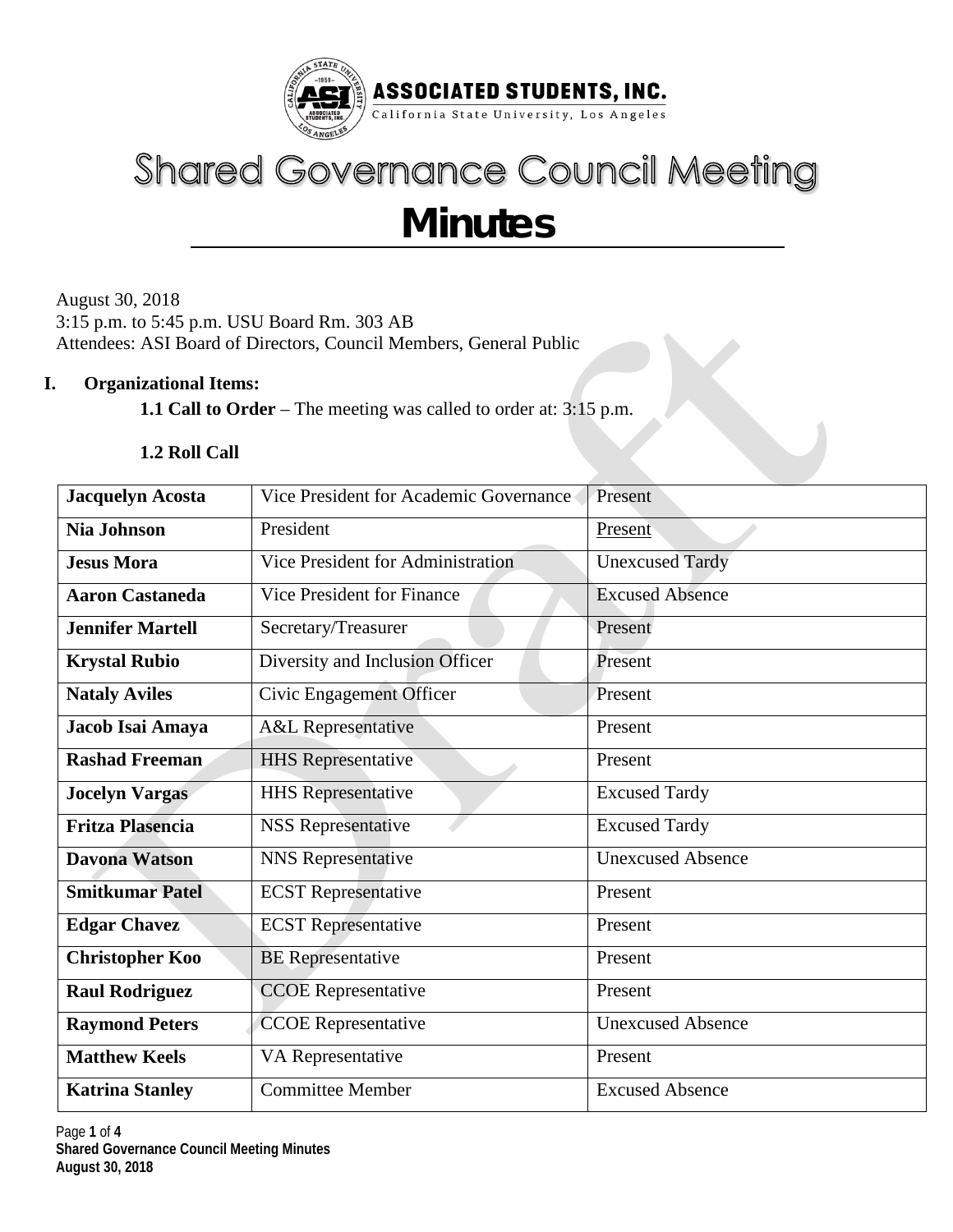| <b>Duy Nguyen</b>          | <b>Committee Member</b>                 | <b>Excused Tardy</b>   |  |  |
|----------------------------|-----------------------------------------|------------------------|--|--|
| <b>Christopher Cardona</b> | <b>Committee Member</b>                 | <b>Excused Absence</b> |  |  |
| <b>Nicole Bequechea</b>    | <b>Committee Member</b>                 | <b>Excused Absence</b> |  |  |
| Dina AbouSalem             | Senator-at-Large                        | <b>Excused Tardy</b>   |  |  |
| <b>Diana Chavez</b>        | Undergraduate Academic Senator          | Present                |  |  |
| <b>Analiz Marmolejo</b>    | Undergraduate Academic Senator          | Present                |  |  |
| <b>Medrik Minassian</b>    | Graduate Academic Senator               | Present                |  |  |
| <b>Sosseh Didarloo</b>     | Graduate Academic Senator               | Present                |  |  |
| <b>Intef W. Weser</b>      | <b>Executive Director</b>               | Present                |  |  |
| <b>Marcus Rodriguez</b>    | Dir. Gov. Affairs & Leadership Programs | Present                |  |  |
| <b>Gallery Guests</b>      |                                         | None                   |  |  |

## **Adoption of the Agenda:**

| <b>Offered By:</b>   <b>D.</b> Chavez                            |  |                | Seconded by: J. Amaya |                  |  |                       |  |
|------------------------------------------------------------------|--|----------------|-----------------------|------------------|--|-----------------------|--|
| Motion to approve the adoption of the agenda for August 30, 2018 |  |                |                       |                  |  |                       |  |
| <b>Consensus</b>                                                 |  | <b>Opposed</b> | $\bf{0}$              | <b>Abstained</b> |  | <b>Motion: Passed</b> |  |

#### **II. Public Forum/Announcement:**

2.1 This time is allotted for members of the public to make announcements and/ or address the committee. – None

#### **III. Reports**

- 3.1 **Vice President for Academic Governance** Reported on meeting with senior administrators regarding the Open Deliberation event and how this program would further providing lay students a platform to address concerns on campus.
- 3.2 **Academic Senators**  D. Chavez has met with the Dean of Undergraduate Studies to discuss advisement and degree planning. She is also planning to meet with the Dean of the Library to discuss student issues and library support.

A. Marmolejo has been actively engaged researching campus policy and preparing recommendations for how to address ASI transparency, events in the library, and current issues on campus.

3.3 **Committee Representatives –** M. Keels reported that the Ed. Policy Committee is reviewing possible Graduate Learning Outcomes to be standardized across the University. The Chair of the Academic Senate has also provided a memo about an Ed. Policy Committee restructure.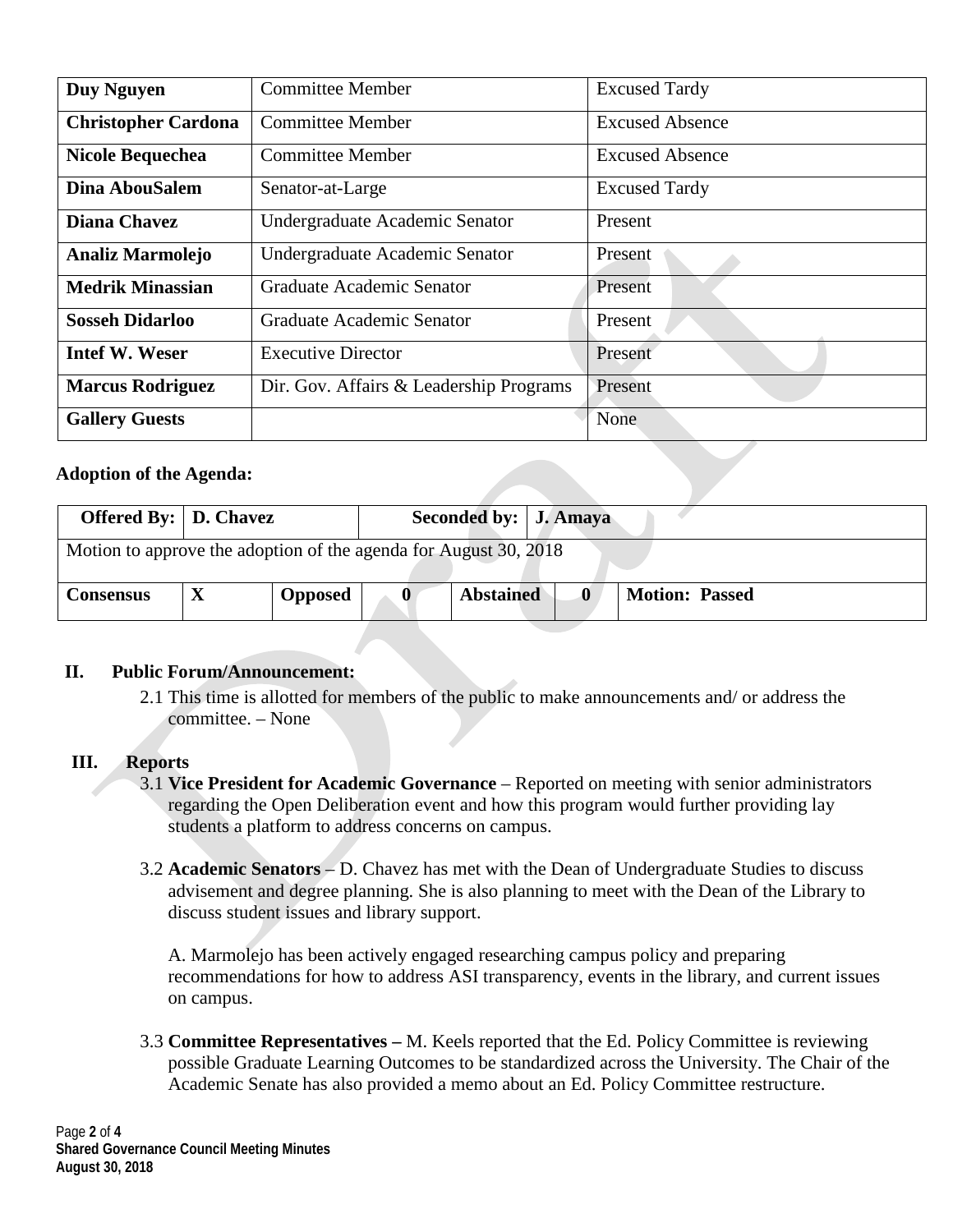## **IV. Old Business**

4.1 Action Item – The Council will elect the Vice Chair of the Shared Governance Council

| <b>Offered By:</b>   <b>M.</b> Keels |  |                | <b>Seconded by:</b> |                  | R. Freeman |                       |  |
|--------------------------------------|--|----------------|---------------------|------------------|------------|-----------------------|--|
| Motion to elect A. Marmolejo         |  |                |                     |                  |            |                       |  |
| <b>Consensus</b>                     |  | <b>Opposed</b> |                     | <b>Abstained</b> |            | <b>Motion: Passed</b> |  |

4.2 **Information Item** - The Council postponed an overview of the purpose of the Shared Governance Council.

4.3 **Discussion Item -** The Council discussed and signed their respective committee member agreements.

4.4 **Information Item -** The Council reviewed Policy 023 - Shared Governance Council Code of Procedure.

#### **VI. Adjournment**

| <b>Offered By:</b>   N. Johnson           |             |                |   | Seconded by:   S. Patel |              |                       |
|-------------------------------------------|-------------|----------------|---|-------------------------|--------------|-----------------------|
| Meeting adjourned at $\frac{5:45}{5}$ pm. |             |                |   |                         |              |                       |
| <b>Vote Tally:</b>                        |             |                |   |                         |              |                       |
| <b>Consensus</b>                          | $\mathbf X$ | <b>Opposed</b> | 0 | <b>Abstained</b>        | $\mathbf{0}$ | <b>Motion: Passed</b> |